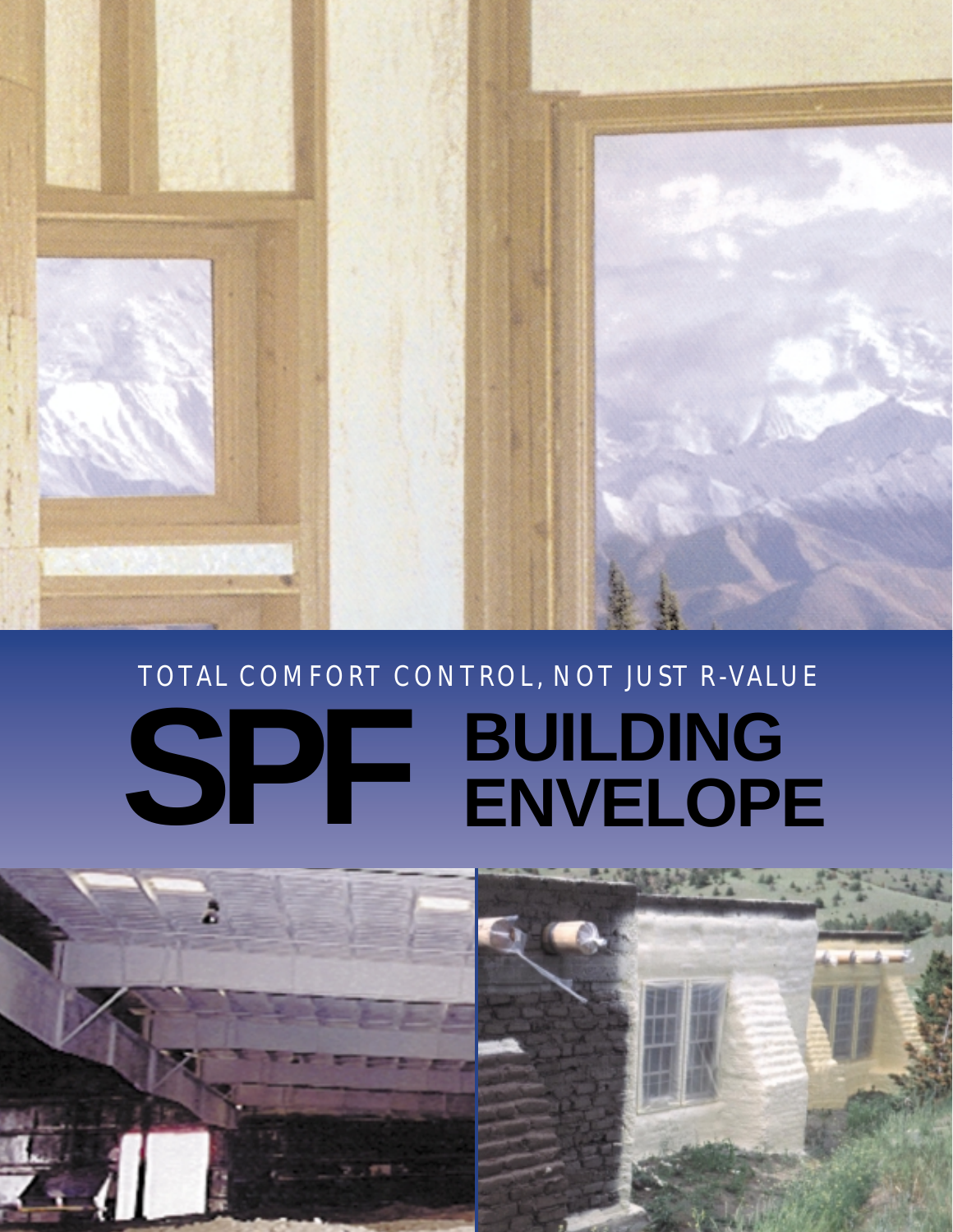**SPF Sprayed Polyurethane Foam Building Envelope**



"OUR HOME HAS MANY WINDOWS TO VIEW THE LAKE. SPRAYED POLYURETHANE FOAM WAS ADDED BETWEEN THE WALL STUDS TO INCREASE STRUCTURAL INTEGRITY AND AVOID CRACKS IN THE DRYWALL DUE TO HIGH WINDS. MY ENERGY BILLS ARE LOW AND THE DRYWALL CONTINUES TO LOOK GREAT."

> *-MR & MRS. RANDALL AUTENRIETH CANYON LAKE, TEXAS*

#### SIX MECHANISMS OF HEAT LOSS THROUGH A WALL OR CEILING

- 1. CONDUCTION
- 2. RADIANT HEAT LOSS
- 3. CONVECTION CURRENTS
- 4. INFILTRATION (WIND PRESSURE)
- 5. INTRUSION (WIND WASH)
- 6. MOISTURE ACCUMULATION (RELATIVE HUMIDITY, DEW AND FROST)



# **The Building Envelope**

The total building envelope is a system of construction components which provide protection against movement of:

**Air**

### **Moisture**

#### **Heat**

The true performance of your building system can not be measured with the R-value of the insulation alone, but must also consider air movement, moisture control, health, safety, durability and comfort as well as energy efficiency.

This is true whether your building is commercial, residential or multifamily ... SPF addresses all of these needs.

SPF meets the insulation requirements for both new construction and improvements to existing structures.

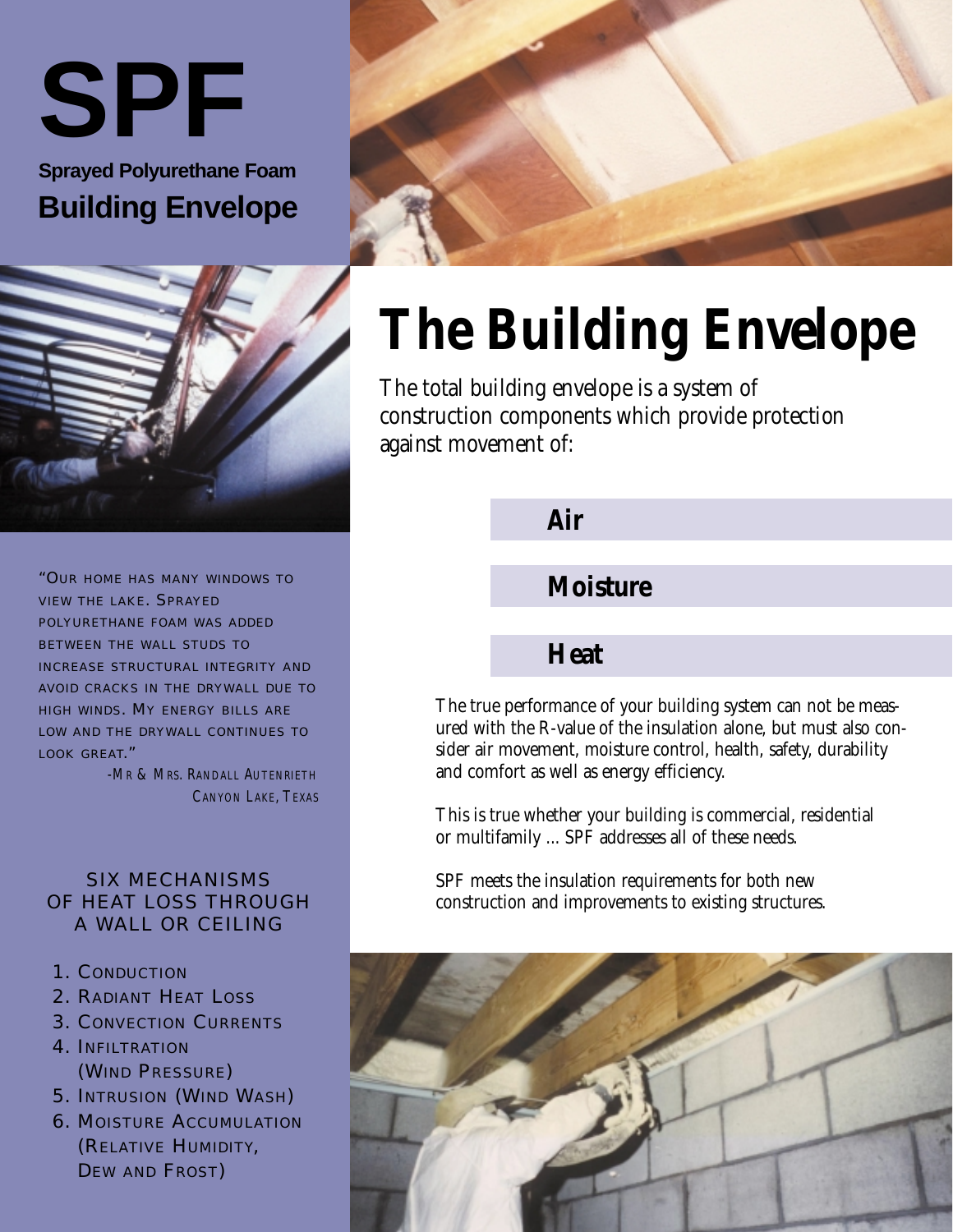#### **Comfort**

- SPF will eliminate drafts and increase comfort.
- SPF helps maintain a comfortable, constant temperature throughout the building.

### **Health**

- SPF improves indoor air quality;
- Reduces the infiltration of outside air pollutants;
- Reduces moisture condensation within the building walls and roofs.

#### **Value**

- Excellent insulation (R-value) of SPF reduces heating and cooling costs dramatically.
- ◆ SPF maintains its durable properties for the lifetime of a building.
- ◆ Reduces construction cost by providing an air barrier, insulation and moisture barrier all in one product.
- SPF reduces long term maintenance and increases the life of the building.



"ENVIRONMENTAL CONTROL WITHIN A BUILDING ENVELOPE DEPENDS ON STRONG INTERACTIONS BETWEEN HEAT, AIR BARRIER AND MOISTURE TRANSPORT. ...SPF IS AN EFFECTIVE AIR BARRIER AND WEATHER BARRIER BECAUSE OF ITS ABILITY TO SEAMLESSLY FILL IRREGULAR SPACES AND PROVIDE WATER RESISTANCE."

> *-MARK BOMBERG, PHD, PE NATIONAL RESEARCH CENTER OF CANADA, CONSTRUCTION PRACTICE; BUILDING ENVELOPE AND ENVIRONMENTAL CONTROL*



"BEFORE HURRICANE ALLEN BLEW ONTO SOUTH PADRE ISLAND WITH SUSTAINED WINDS OVER 125 MPH, MY COMPANY INSTALLED A PORTION OF AN SPF APPLICATION TO THE OFFICE SECTION AT A LUMBER YARD'S POST FRAME CONSTRUCTION BUILDING. THE CREW COMPLETED ONE CORRUGATED WALL AND ROOF SECTION BEFORE THE STORM HIT. WE DISCOVERED UPON OUR RETURN THAT THE STORM CARRIED AWAY ALL OF THE METAL EXCEPT WHERE WE HAD APPLIED SPF."

> *MASON KNOWLES, TECHNICAL DIRECTOR, SPFA*

"MY HOME, INSULATED WITH SPRAY POLYURETHANE FOAM, IN COASTAL SOUTH TEXAS HAS RUN AT 74<sup>°</sup> ALL YEAR LONG FOR ABOUT 1/3 THE ENERGY COST OF MY NEIGHBORS." *RON HERRINGTON, HOME OWNER*